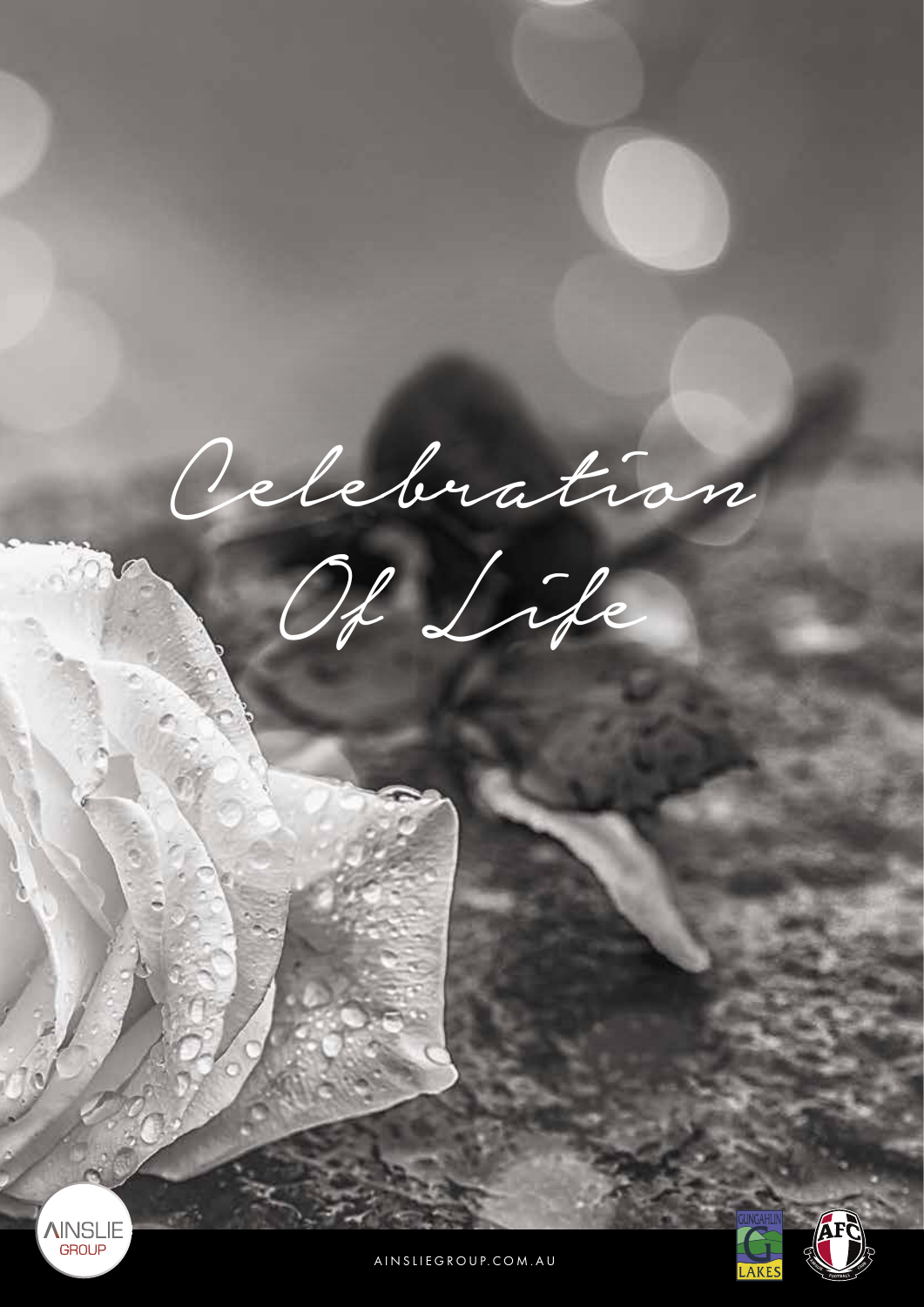Welcome



Thank you for your recent enquiry considering the Ainslie Group for your Event.

We currently have 2 great venues to offer with a multitude of versatile function rooms ready to cater to a vast array of function needs.

Our Venues offer free parking on site and our Ainslie Football Cub is located close to the city via Tram or bus.

Both Venues offer 3 versatile function spaces per Venue, with Ainslie having the added benefit of moveable walls that can create boardroom style dinners for 20, through to a function space for 500 people cocktail style or corporate dinners for up to 350 people.

The Gungahlin Lakes Club is situated a short distance from the Town Centre and overlooks the picturesque Lakes 18 Hole Golf course.

Gungahlin Lakes can offer boardroom style dinners for 20, through to a function space for 200 people cocktail style or corporate dinners for up to 150 people, with the added benefit of some outdoor spaces.

Our Group Executive Chef has created menus to suit all occasions, while his dedicated team is there to ensure all your catering requirements are met including all special dietary needs.

All rooms at both Venues are equipped with all your AV requirements , and our team will be happy to supply pricing as required.

Enquire today about your next event and find peace of mind in knowing that our dedicated team will take care of everything.

BANQUET CABARET COCKTAIL

# ROOM LAYOUTS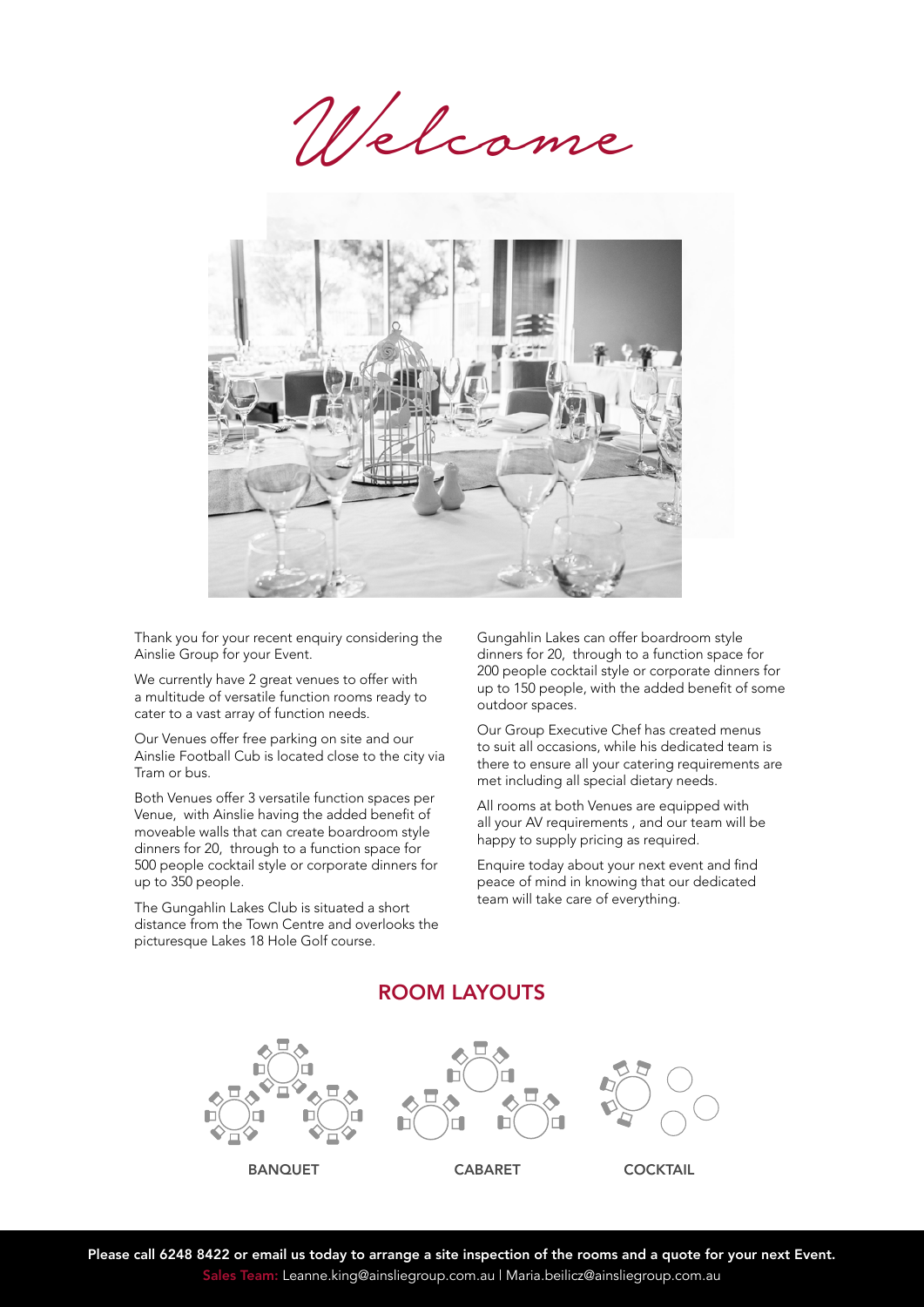Packages

PACKAGE 1: SANDWICHES \$14 per person

Selection of 4 types of sandwich fillings

### PACKAGE 2: HOT FOOD \$15 per person

Selection of 4 types of hot food items

# PACKAGE 3: SANDWICHES & HOT FOOD \$24 per person

Selection of 4 types of sandwich fillings and 4 hot food items

# PACKAGE 4: SANDWICHES, HOT FOOD & CAKES \$25 per person

Selection of 4 types of sandwich fillings, 4 hot food items and a selection of petit cakes

Selection of sandwiches on white bread, brown bread, or flour wraps. Please choose four fillings.

*All Packages include Tea & Coffee*

# SANDWICH FILLINGS

Ham, cheese & tomato Tandoori chicken & lettuce Roast beef with tomato & lettuce Tuna, cucumber, tomato & lettuce Avocado, tomato, cucumber & lettuce (V) Tomato, carrot, cucumber, lettuce & ricotta cheese (V) Smoked salmon with cucumber & lettuce Curried egg & lettuce (V) HOT SELECTION

Deluxe party pies Vegetable spring rolls (V)

Mini minted lamb rolls

Fish cocktail bites

Cheese & spinach triangles (V)

Indian vegetable samosa (V)

Salt & pepper squid

Italian aranchini balls

*Served with sauces*

# **CAKES**

Chefs platter of mini muffins, assorted cakes & slices



### ADDITIONAL OPTIONS WITH ANY PACKAGE:

*Serves 10 people per platter*

Cheese Platter \$90 Selection of cheese with grapes, dried fruit & water crackers

Fresh Fruit Platter \$80 Selection of watermelon, rock melon, honey dew melon, pineapple & grapes (V) (GF)

Cake Platter \$65 Chefs selection of mini muffins, cakes & slices

Antipasto Platter \$100 Selection of cured meats, char-grilled vegetables, olives & feta cheese